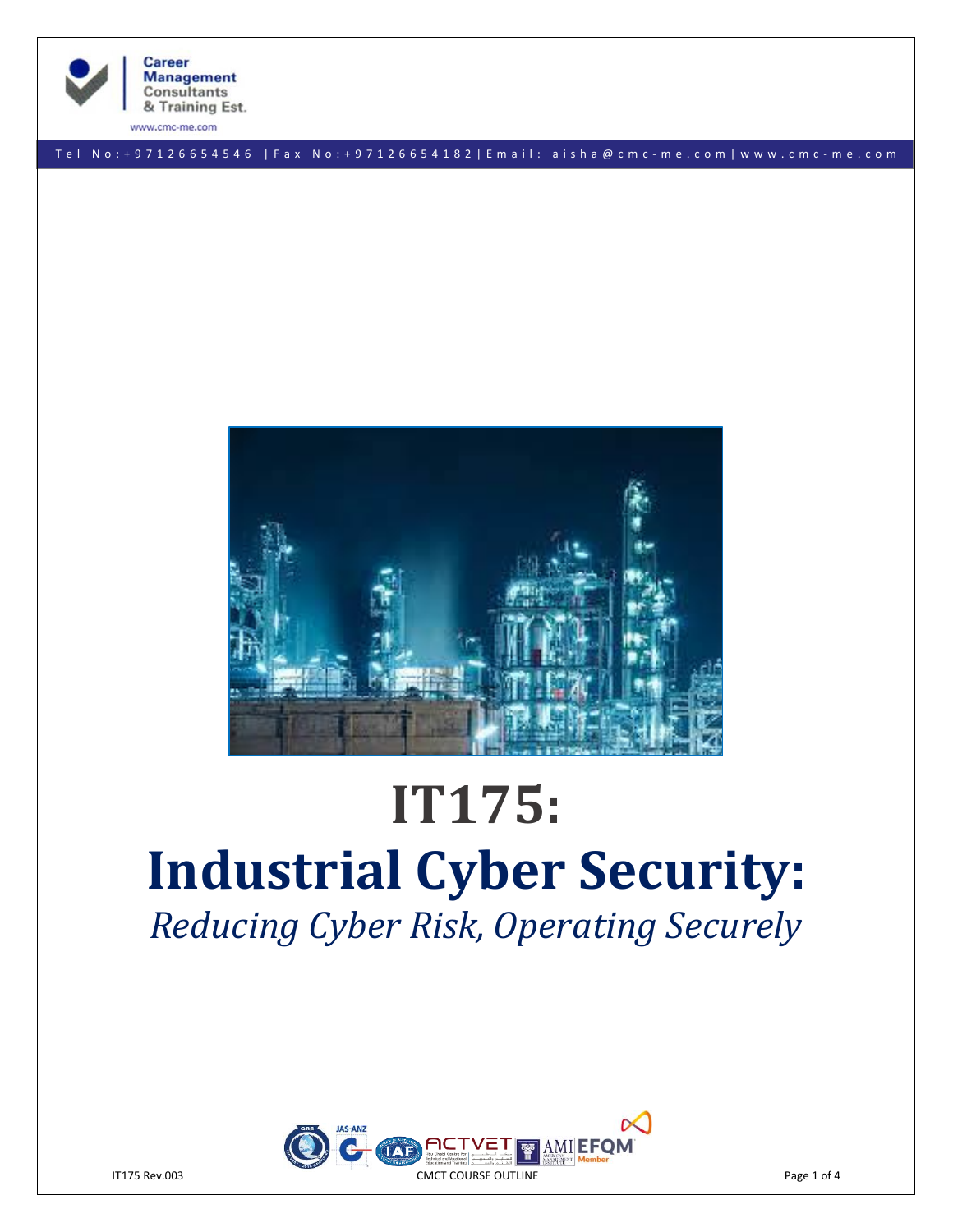

www.cmc-me.com

#### T e l N o : + 9 7 1 2 6 6 5 4 5 4 6 | F a x N o : + 9 7 1 2 6 6 5 4 1 8 2 | E m a i l : a i s h a @ c m c - m e . c o m | w w w . c m c - m e . c o m

# Training Description:

The threat of Cyber Attacks is widespread and global and it effects individuals, commercial organisations and nation states alike. The ability to safeguard your organization and technology from attacks and more importantly understand how to identify, analyse, respond and investigate cyber-attacks as a security breach is paramount. The ability for an Information Security Breach resulting in the circumvention of operational technology controls can have disastrous effects, as we have seen with global documented case such as Ukraine Power Station attack.

Attacks are growing in number and sophistication. The networked control systems are often integrated and reliance with specialist strategic partners underpins your organisational risk and competitive ability. Furthermore, to effectively detect and deter any cyber-attack, you need to understand the nature, motive and ways of perceived cyber threat actors. In doing so and utilising appropriate countermeasures, best practice and management techniques will mitigate the risk of cyber-attack and enhance protection to your assets.

Boards of directors, corporate officers, chief engineers and frontline employees are starting to understand the implication of Cyber breaches within their organisation and their potential effect to their personal liability. Therefore, Cyber Security is a core value for leaders in today's digital economy environment.

#### The training course will highpoint:

- $\triangleright$  An understanding of Cyber Security issues
- $\triangleright$  Approaches to Cyber Security within an Operational Technology environment.
- $\triangleright$  An introduction to Cyber Security Frameworks
- ➢ Current Best Practices for Cyber Security Response
- ➢ Approaching Cyber Security Response Plans

# Training Objectives:

#### By the end of the training, participants will be able to:

- ✓ Understand Information Security, and how this is deployed in an Operational Technology Environment
- ✓ Understand a range of Cyber threats and assess a security posture within an Operational Technology environment
- $\checkmark$  Appreciate the leading legislation, International Standards and Governance models for Cyber Security and current best practice
- ✓ Understand the approaches for Crisis and Incident Management for Cyber Security Breaches

# Training Designed for:

This course is intended for Legal Professionals, System Engineers, Security Administration, Operational Staff and those who have involvement with, and responsibility for operational technology, information technology, & risk assessment.

# Training Program:

## *DAY ONE:*

❖ Pre-Test

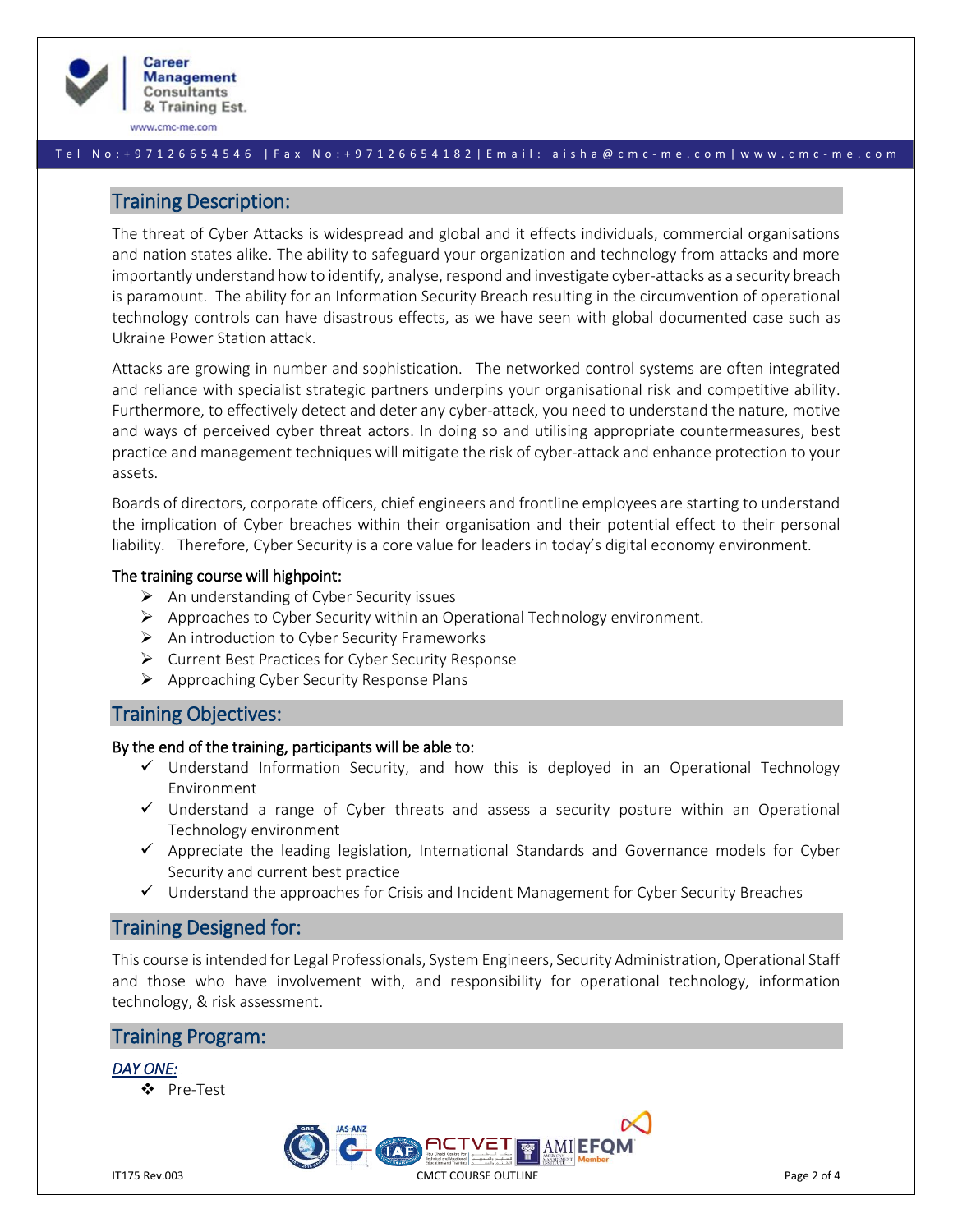

www.cmc-me.com

#### T e l N o : + 9 7 1 2 6 6 5 4 5 4 6 | F a x N o : + 9 7 1 2 6 6 5 4 1 8 2 | E m a i l : a i s h a @ c m c - m e . c o m | w w w . c m c - m e . c o m

#### ❖ What is Cyber Security?

- Overview of Cyber Security for Industries
- Cyber Crime and Attacks
- Technology, Policing, and Investigation of Electronic Crime
- Ethical Hacking and Cyber Crime
- Civil and Criminal Considerations

## *DAY TWO:*

#### ❖ Assessing Your Cyber Security Posture

- Cyber Security and Risk Assessment
- Information Security and Standards
- ISO7799 Information Security Management Code of Practice
- ISA99 International Standards for Automation Cyber Security Standard
- Reducing Your Security Risk and Increasing Your Security Capabilities

## *DAY THREE:*

#### ❖ Cyber Security and Industrial Control Systems Management

- Information Security and Operational Technology
- Emerging Industrial Technology Trends
- Metcaf's Law
- Moore's Law
- Mirrors World

### *DAY FOUR:*

# ❖ Cyber Security Controls

- Selecting Security Controls and Best Practice
- Considerations for Enhancing Security
- Detection, Prevention and Offensive Responses
- Securing and Assessing OPERATIONAL TECHNOLOGY Environments (OTE)
- OTE User Management, System Integrity, Data Confidentiality & Restricted Data Flow

## *DAY FIVE:*

## ❖ Building a Cyber Response Plan

- Defining a Cyber Response Strategy
- Composing Cyber Response Plan
- Cyber Response Team Compilation and Service Vendor Support
- Cyber Preparedness and Corporate Governance
- Operational Security Centers
- ❖ Course Conclusion
- ❖ Final Examination and EVALUATION

# Training Requirement:

"Hand's on practical sessions, equipment and software will be applied during the course if required and as per the client's request."

This training course is available upon request in English or Arabic. Content, location and duration can be adapted to your specific wishes. It is therefore possible to focus on specific modules of the training course